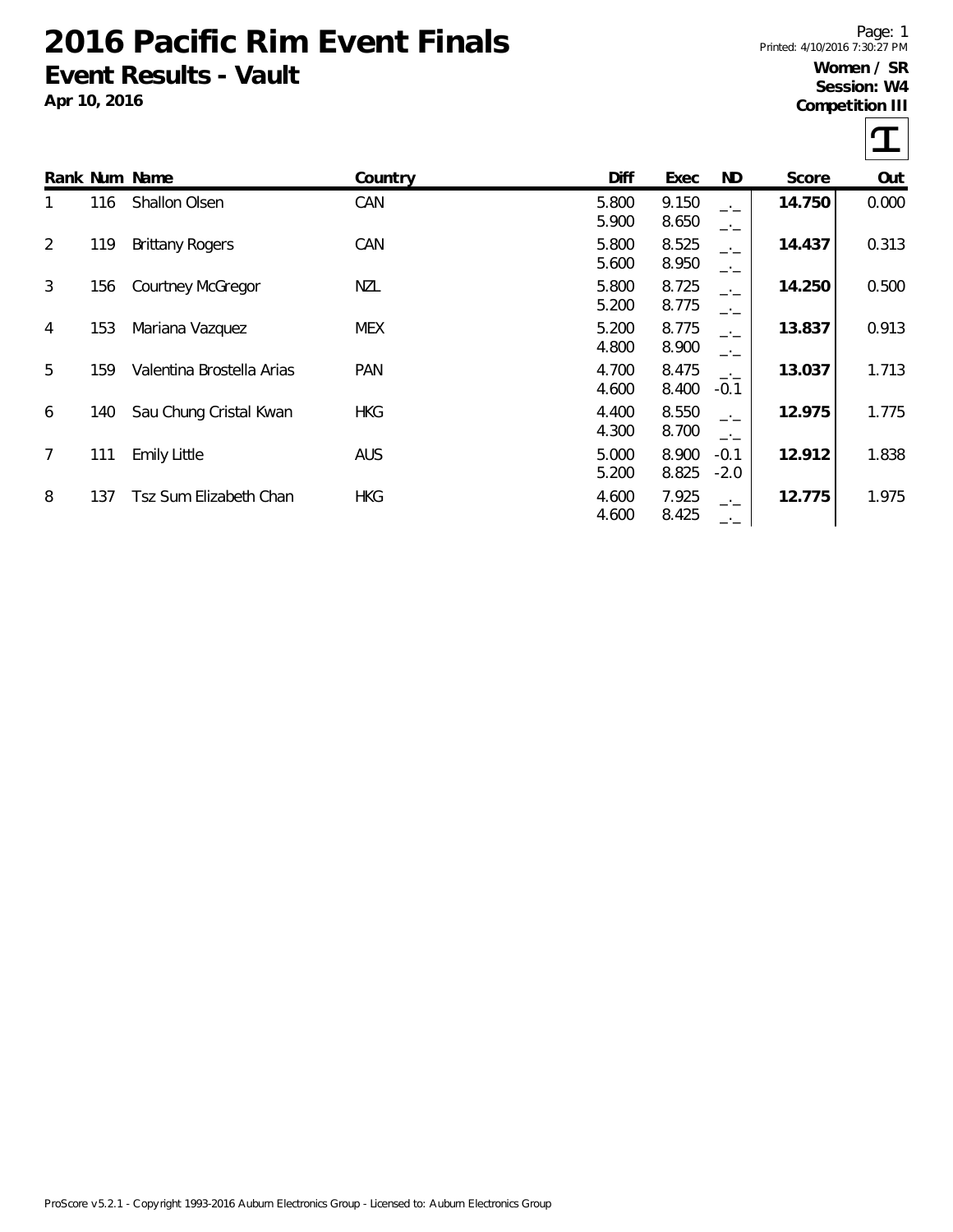**2016 Pacific Rim Event Finals Event Results - Bars**

Page: 1 Printed: 4/10/2016 7:30:28 PM

#### **Women / SR Session: W4 Competition III**

|   |     |                        |            |       |       |      |        | <u> पा प</u> |
|---|-----|------------------------|------------|-------|-------|------|--------|--------------|
|   |     | Rank Num Name          | Country    | Diff  | Exec  | ND.  | Score  | Out          |
|   | 170 | Ashton Locklear        | <b>USA</b> | 6.500 | 9.125 | $-1$ | 15.625 | 0.000        |
| 2 | 112 | Larrissa Miller        | <b>AUS</b> | 6.100 | 8.575 |      | 14.675 | 0.950        |
| 3 | 119 | <b>Brittany Rogers</b> | CAN        | 6.000 | 8.600 | $-1$ | 14.600 | 1.025        |
| 4 | 121 | Madison Copiak         | CAN        | 5.700 | 8.350 | $-1$ | 14.050 | 1.575        |
| 5 | 173 | Brenna Dowell          | <b>USA</b> | 6.200 | 7.800 | $-1$ | 14.000 | 1.625        |

6 114 Kiara Munteanu AUS 5.500 8.375 \_.\_ **13.875** 1.750 7 126 Ginna Escobar COL 5.000 8.275 \_.\_ **13.275** 2.350 8 145 Nagi Kajita JPN 5.600 7.100 \_.\_ **12.700** 2.925

**Apr 10, 2016**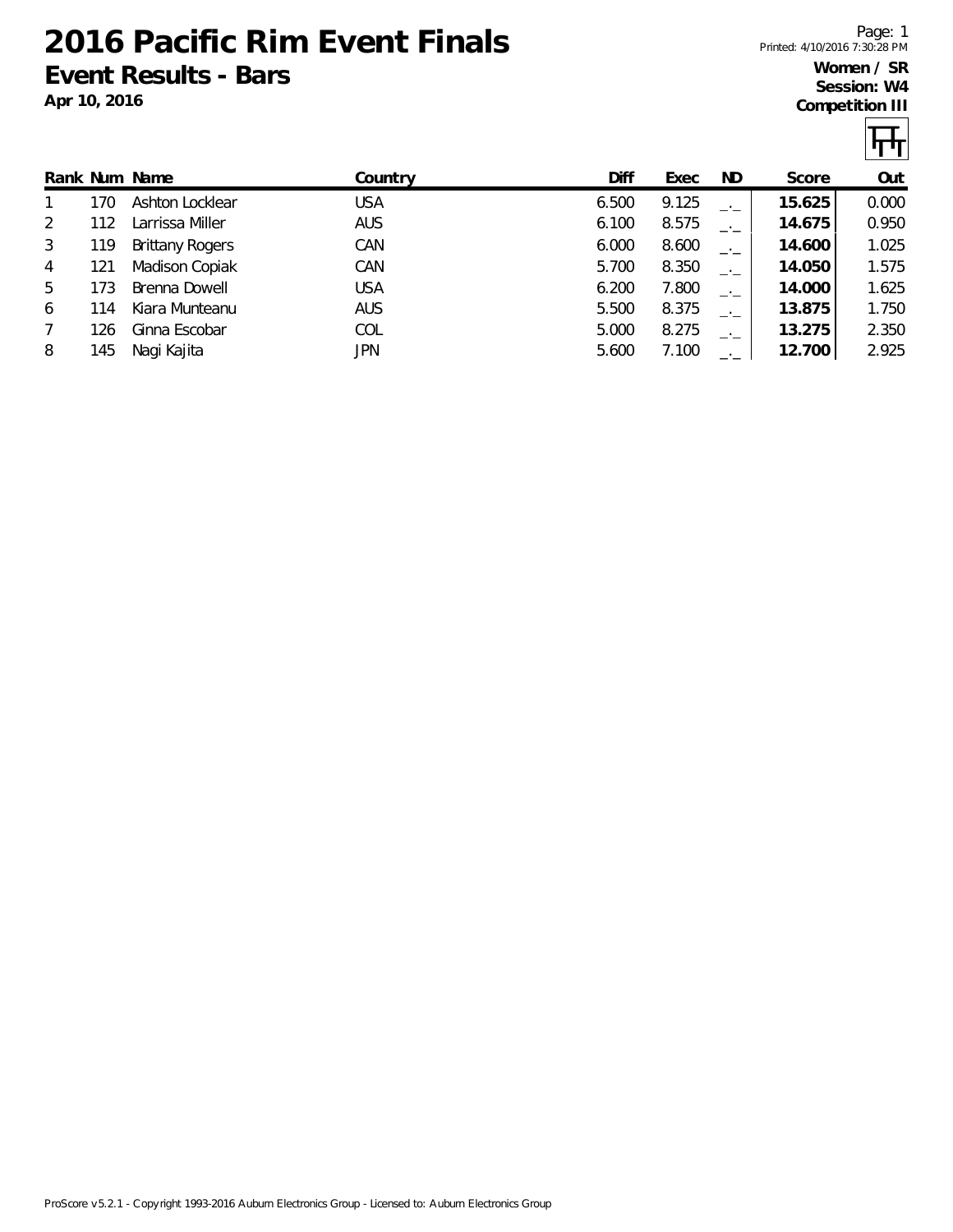**2016 Pacific Rim Event Finals Event Results - Beam**

**Apr 10, 2016**

Page: 1 Printed: 4/10/2016 9:00:15 PM

### **Women / SR Session: W4**

**Competition III**

 $\overline{\mathbf{r}}$ T

|   |     |                          |            |       |       |      |        | $\mathbf{r}$ , $\mathbf{r}$ |
|---|-----|--------------------------|------------|-------|-------|------|--------|-----------------------------|
|   |     | Rank Num Name            | Country    | Diff  | Exec  | ND.  | Score  | Out                         |
|   | 171 | Ragan Smith              | <b>USA</b> | 6.400 | 8.825 | $-1$ | 15.225 | 0.000                       |
| 2 | 172 | Alexandra Raisman        | <b>USA</b> | 6.500 | 8.600 | $-1$ | 15.100 | 0.125                       |
| 3 | 145 | Nagi Kajita              | JPN        | 5.600 | 8.100 | —'—  | 13.700 | 1.525                       |
| 4 | 158 | Charlotte Sullivan       | NZL        | 5.400 | 8.225 |      | 13.625 | 1.600                       |
| 5 | 118 | Megan Roberts            | CAN        | 5.400 | 8.200 | $-1$ | 13.600 | 1.625                       |
| 6 | 156 | <b>Courtney McGregor</b> | <b>NZL</b> | 5.600 | 7.975 | —'—  | 13.575 | 1.650                       |
| 7 | 116 | <b>Shallon Olsen</b>     | CAN        | 5.700 | 7.775 | $-1$ | 13.475 | 1.750                       |
| 8 | 114 | Kiara Munteanu           | <b>AUS</b> | 5.300 | 8.150 | $-1$ | 13.450 | 1.775                       |
| 9 | 111 | <b>Emily Little</b>      | <b>AUS</b> | 5.500 | 7.150 |      | 12.650 | 2.575                       |
|   |     |                          |            |       |       |      |        |                             |